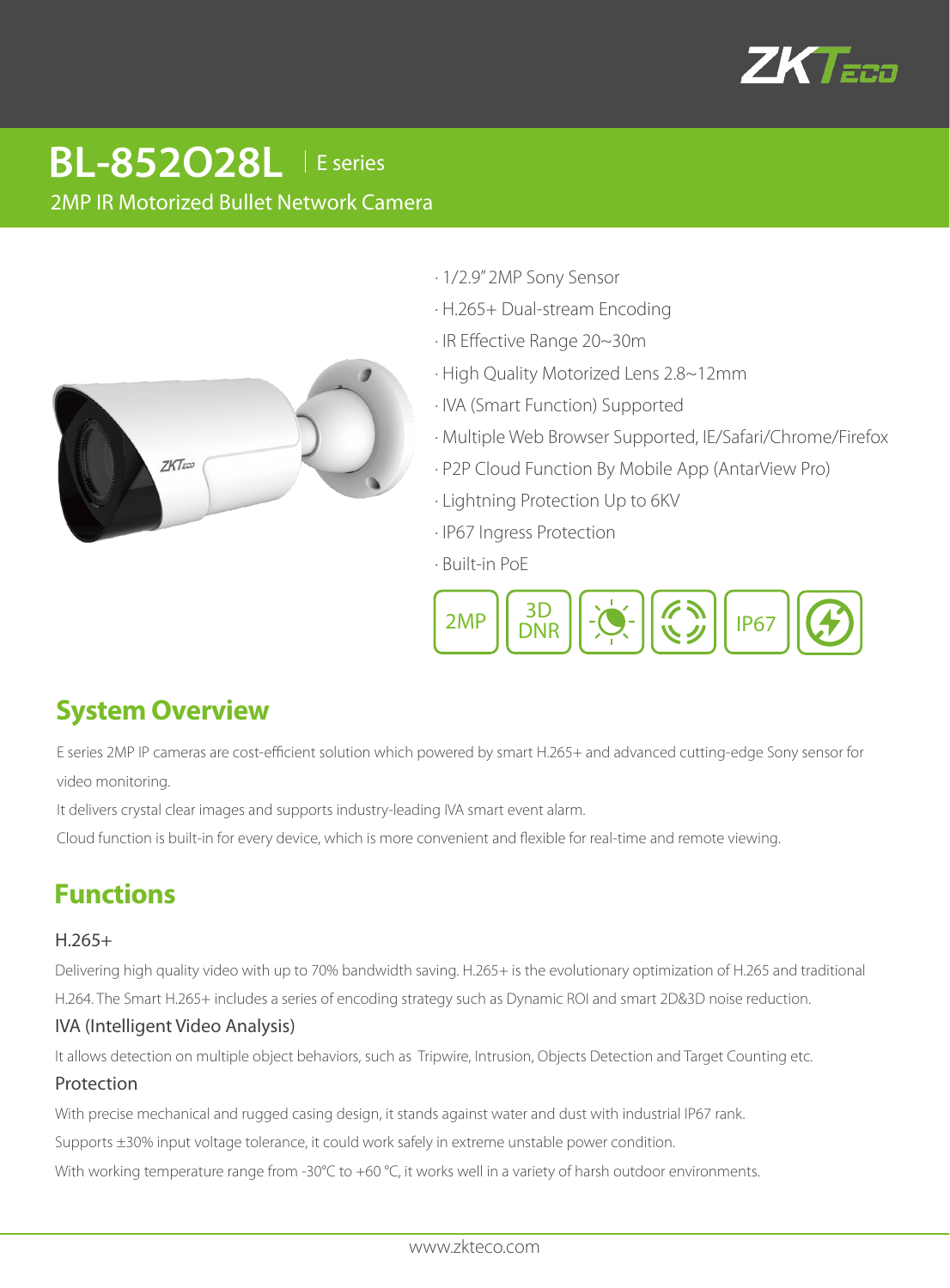# **Technical Parameters**

#### Camera

| Model                  | BL-852028L                                  | Flash/DDR          | 16MB/256MB     |
|------------------------|---------------------------------------------|--------------------|----------------|
| Image Sensor           | 1/2.9" 2MP Sony Sensor                      | S/N Ratio          | More than 52dB |
| Min. Illumination      | $0.05$ Lux/F1.4 (color)<br>0 Lux with IR on | <b>IR Distance</b> | $20 - 30m$     |
|                        |                                             | IR LED No.         |                |
| <b>Effective Pixel</b> | 1920(H)* 1080(V)                            |                    |                |
|                        |                                             |                    |                |

#### Lens

| Focal Length | Motorized 2.8~12mm | <b>FOV</b> | $40^{\circ}$ ~102° |
|--------------|--------------------|------------|--------------------|
| Aperture     | $-E14$             |            |                    |

## Video

| Compressions             | H.265/H.264                                                                               | <b>WDR</b>             | <b>DWDR</b>                                                         |
|--------------------------|-------------------------------------------------------------------------------------------|------------------------|---------------------------------------------------------------------|
| <b>Resolutions</b>       | 1080P(1920*1080)/1.3MP(1280*960)/720P(1280*720)<br>D1(720*576)Q720P(640*360)/CIF(352*288) | Day/Night              | Auto(ICR)/Color/B/W                                                 |
|                          |                                                                                           | <b>White Balance</b>   | Supported                                                           |
| <b>Bit Rate Controls</b> | CBR/VBR                                                                                   | Defog                  | Supported                                                           |
| <b>Bit Rate</b>          | 16Kbps-8Mbps                                                                              | <b>Noise Reduction</b> | 3D DNR                                                              |
| Streaming                | Dual stream                                                                               | Mirror                 | Supported                                                           |
| <b>Frame Rates</b>       | Flip<br>Main stream: 1920*1080(1~25/30fps)<br><b>BLC</b>                                  |                        | Supported                                                           |
|                          |                                                                                           |                        | Supported                                                           |
|                          | Sub stream: 720*576(1~25/30fps)                                                           | <b>ROI</b>             | Support 4 fixed region for main<br>stream and sub stream separately |
| Digital Zoom             | 12x                                                                                       | Anti-flicker           | Supported                                                           |
| <b>Audio Compression</b> | G.711u                                                                                    | <b>Privacy Mask</b>    | 4 Areas                                                             |

### Alarm & Audio

| <b>Video Detections</b> | Motion Detection. Video Shelter                        |  | <b>IVA</b> | Tripwire/Intrusion/Object Left/Missing/ |
|-------------------------|--------------------------------------------------------|--|------------|-----------------------------------------|
| Audio                   | 1 channel audio input; 1 channel audio output optional |  |            | Target Counting                         |

## Network

| Ethernet         | 1 RJ-45 port(10/100Mbps)                                                                       |
|------------------|------------------------------------------------------------------------------------------------|
| Protocols        | TCP/IP, UDP, HTTP, IGMP, ICMP, DHCP, RTP/RTSP, DNS,<br>DDNS, FTP, NTP, PPPoE, UPNP, SMTP, SNMP |
| Onvif            | Onvif Profile S                                                                                |
| Max. Online User |                                                                                                |

| Web Broswers | IE/Firefox/Chrome/Safari   |
|--------------|----------------------------|
| VMS          | AntarVis 2.0               |
| Mobile App   | AntarView Pro              |
| Platforms    | Mac OS/Windows/iOS/Android |

## General

| Working Temperature      | $-30^{\circ}$ C $\sim$ +60°C | Ingress Protection  | <b>IP67</b>                 |
|--------------------------|------------------------------|---------------------|-----------------------------|
| <b>Working Humidity</b>  | $10 - 90\%$                  | <b>Dimensions</b>   | 186.5 (L)*71.7 (W)*84 (H)mm |
| Power Supplies           | PoE, IEEE802.3af             | Net Weight          | 0.5KG                       |
|                          | DC12V±10%                    | <b>Gross Weight</b> | 0.64KG                      |
| <b>Power Consumption</b> | $<$ 3W                       |                     |                             |